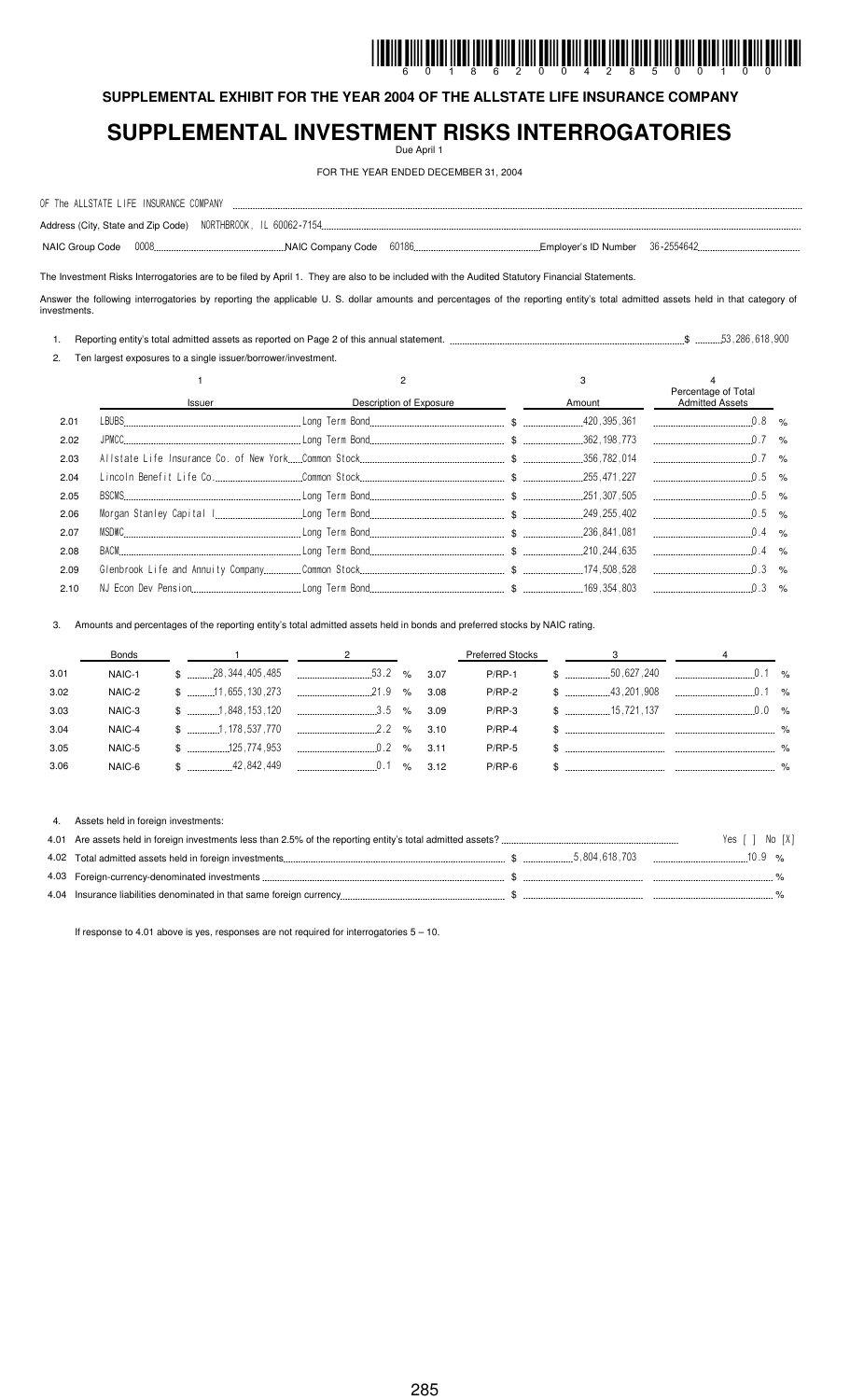5. Aggregate foreign investment exposure categorized by NAIC sovereign rating:

| 5.01 |                                                                                                                                                                                                                                           |  |                                |  |
|------|-------------------------------------------------------------------------------------------------------------------------------------------------------------------------------------------------------------------------------------------|--|--------------------------------|--|
| 5.02 |                                                                                                                                                                                                                                           |  |                                |  |
| 5.03 |                                                                                                                                                                                                                                           |  |                                |  |
| 6.   | Two largest foreign investment exposures in a single country, categorized by NAIC sovereign rating:                                                                                                                                       |  |                                |  |
|      |                                                                                                                                                                                                                                           |  | $^{2}$                         |  |
|      | Countries rated NAIC-1:                                                                                                                                                                                                                   |  |                                |  |
| 6.01 | Country:                                                                                                                                                                                                                                  |  |                                |  |
| 6.02 | Country:                                                                                                                                                                                                                                  |  |                                |  |
|      | Countries rated NAIC-2:                                                                                                                                                                                                                   |  |                                |  |
| 6.03 | Country:                                                                                                                                                                                                                                  |  |                                |  |
| 6.04 | Country:                                                                                                                                                                                                                                  |  |                                |  |
|      | Countries rated NAIC-3 or below:                                                                                                                                                                                                          |  |                                |  |
| 6.05 | 0.1 % 0.1 % 0.1 % 0.1 % 0.1 % 0.1 % 0.1 % 0.1 % 0.1 % 0.1 % 0.1 % 0.1 % 0.1 % 0.1 % 0.1 % 0.1 % 0.1 % 0.1 % 0.1 % 0.1 % 0.1 % 0.1 % 0.1 % 0.1 % 0.1 % 0.1 % 0.1 % 0.1 % 0.1 % 0.1 % 0.1 % 0.1 % 0.1 % 0.1 % 0.1 % 0.1 % 0.1 %<br>Country: |  |                                |  |
| 6.06 | Country:                                                                                                                                                                                                                                  |  |                                |  |
|      |                                                                                                                                                                                                                                           |  | $2 \left( \frac{1}{2} \right)$ |  |
| 7.   |                                                                                                                                                                                                                                           |  |                                |  |
| 8.   | Aggregate unhedged foreign currency exposure categorized by the country's NAIC sovereign rating:                                                                                                                                          |  |                                |  |
|      |                                                                                                                                                                                                                                           |  | $2 \left( \frac{1}{2} \right)$ |  |
| 8.01 |                                                                                                                                                                                                                                           |  |                                |  |
| 8.02 |                                                                                                                                                                                                                                           |  |                                |  |
| 8.03 |                                                                                                                                                                                                                                           |  |                                |  |

9. Two largest unhedged foreign currency exposures to a single country, categorized by the country's NAIC sovereign rating:

|      | Countries rated NAIC-1:          |  |      |
|------|----------------------------------|--|------|
| 9.01 |                                  |  |      |
| 9.02 |                                  |  | $\%$ |
|      | Countries rated NAIC-2:          |  |      |
| 9.03 |                                  |  |      |
| 9.04 |                                  |  |      |
|      | Countries rated NAIC-3 or below: |  |      |
| 9.05 |                                  |  |      |
| 9.06 |                                  |  |      |

10. Ten largest non-sovereign (i.e. non-governmental) foreign issues:

|       | Issuer | NAIC Rating <b>Example 2018</b> |  |  |  |
|-------|--------|---------------------------------|--|--|--|
| 10.01 |        |                                 |  |  |  |
| 10.02 |        |                                 |  |  |  |
| 10.03 |        |                                 |  |  |  |
| 10.04 |        |                                 |  |  |  |
| 10.05 |        |                                 |  |  |  |
| 10.06 |        |                                 |  |  |  |
| 10.07 |        |                                 |  |  |  |
| 10.08 |        |                                 |  |  |  |
| 10.09 |        |                                 |  |  |  |
|       |        |                                 |  |  |  |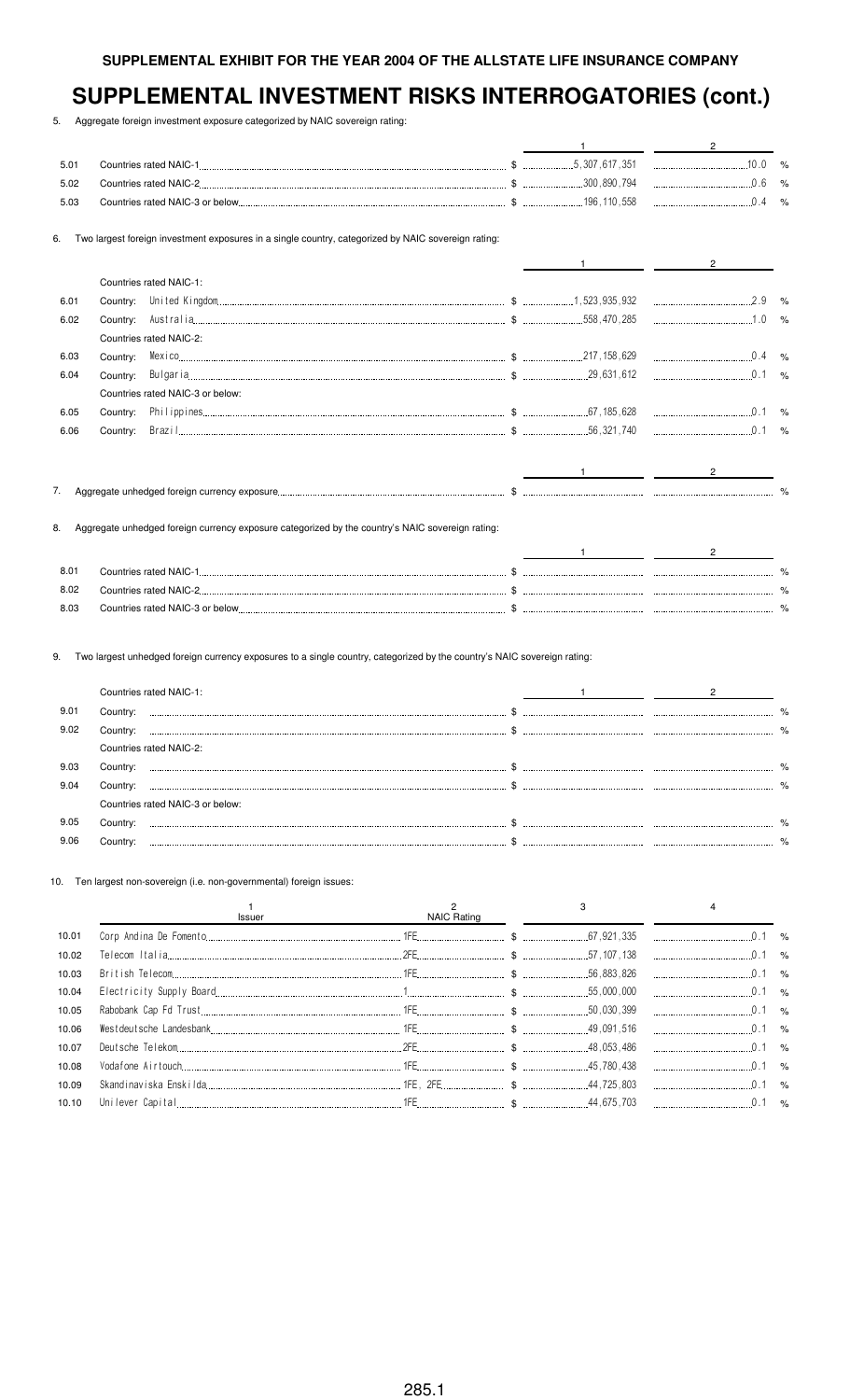| 11. | Amounts and percentages of the reporting entity's total admitted assets held in Canadian investments and unhedged Canadian currency exposure.     |                      |                |
|-----|---------------------------------------------------------------------------------------------------------------------------------------------------|----------------------|----------------|
|     |                                                                                                                                                   | Yes [X] No [ ]       |                |
|     | If response to 11.01 is yes, detail is not required for the remainder of Interrogatory 11                                                         |                      |                |
|     |                                                                                                                                                   |                      |                |
| 12. | Report aggregate amounts and percentages of the reporting entity's total admitted assets held in investments with contractual sales restrictions. |                      |                |
|     |                                                                                                                                                   | Yes $[X]$ No $[$ $]$ |                |
|     | If response to 12.01 is yes, responses are not required for the remainder of Interrogatory 12.                                                    |                      |                |
|     |                                                                                                                                                   |                      |                |
| 13. | Amounts and percentages of admitted assets held in the largest 10 equity interests:                                                               |                      |                |
|     |                                                                                                                                                   |                      | Yes [X] No [ ] |
|     | If response to 13.01 above is yes, responses are not required for the remainder of Interrogatory 13.                                              |                      |                |
|     |                                                                                                                                                   |                      |                |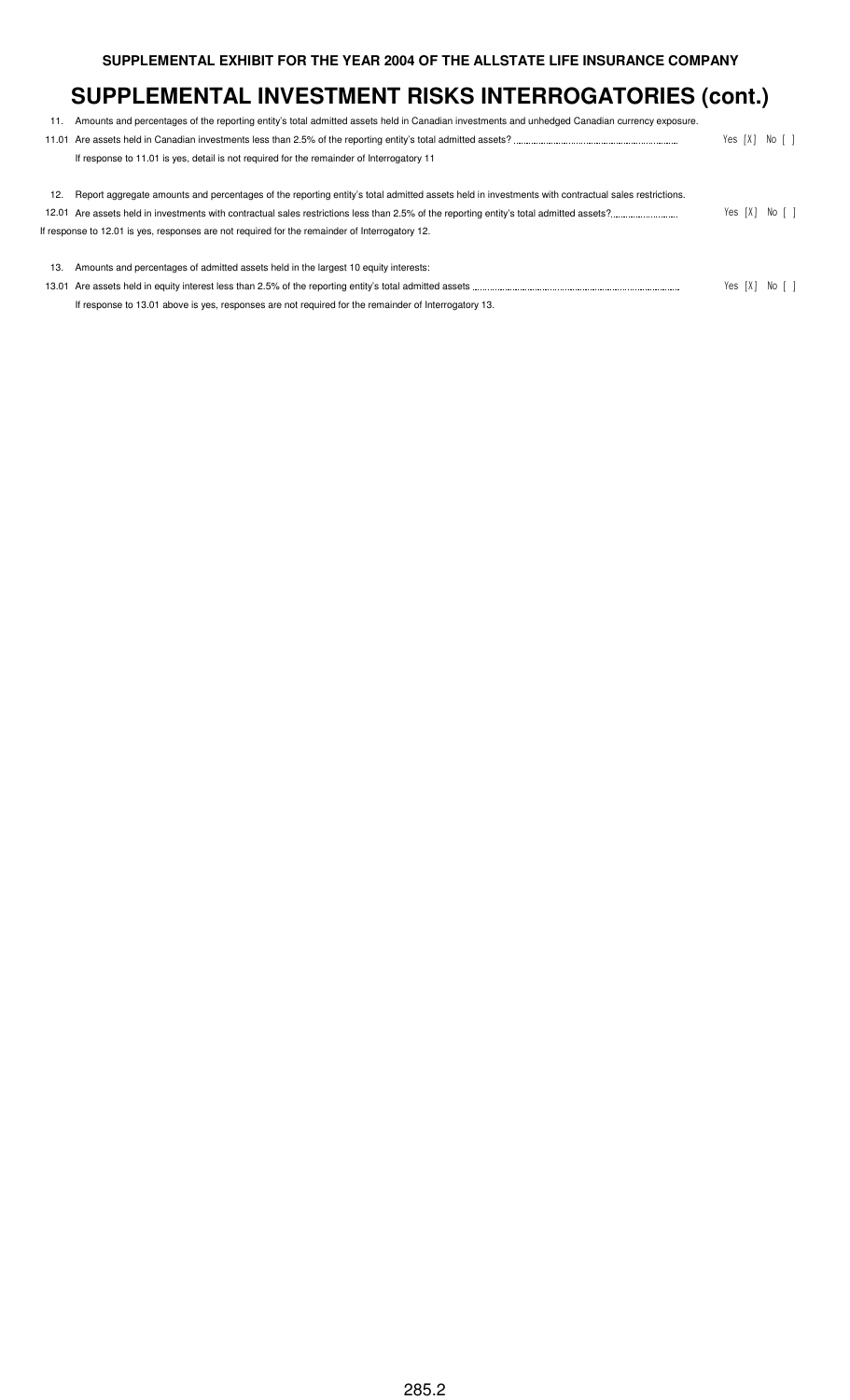|       | 14. Amounts and percentages of the reporting entity's total admitted assets held in nonaffiliated, privately placed equities: |   |                    |        |
|-------|-------------------------------------------------------------------------------------------------------------------------------|---|--------------------|--------|
| 14.01 |                                                                                                                               |   | Yes $[X]$ No $[ ]$ |        |
|       | If response to 14.01 above is yes, responses are not required for the remainder of Interrogatory 14.                          |   |                    |        |
| 15.   | Amounts and percentages of the reporting entity's total admitted assets held in general partnership interests:                |   |                    |        |
| 15.01 |                                                                                                                               |   | Yes [X] No [ ]     |        |
|       | If response to 15.01 is yes, responses are not required for the remainder of Interrogatory 15.                                |   |                    |        |
| 16.   | Amounts and percentages of the reporting entity's total admitted assets held in mortgage loans:                               |   |                    |        |
| 16.01 |                                                                                                                               |   | Yes [ ]            | No [X] |
|       | If response to 16.01 above is yes, responses are not required for the remainder of Interrogatory 16 and Interrogatory 17.     |   |                    |        |
|       |                                                                                                                               |   |                    |        |
|       | Type (Residential, Commercial, Agricultural)                                                                                  | 2 | 3                  |        |
|       | 16.02                                                                                                                         |   | $0.3 \gamma$       |        |
|       | 16.03                                                                                                                         |   | $\ldots$ 0.3 %     |        |
| 16.04 |                                                                                                                               |   | $\ldots$ 0.3       | $\%$   |
| 16.05 |                                                                                                                               |   | $0.2\%$            |        |
| 16.06 |                                                                                                                               |   | $0.2$ %            |        |
| 16.07 |                                                                                                                               |   | $0.2$ %            |        |
| 16.08 |                                                                                                                               |   | $0.2$ %            |        |
| 16.09 |                                                                                                                               |   | $0.2$ %            |        |
|       | 16.10                                                                                                                         |   | $0.2$ %            |        |

16.11 "&&%1.-\* %2.#' %"5%,4 8%"05 \$ ! ( %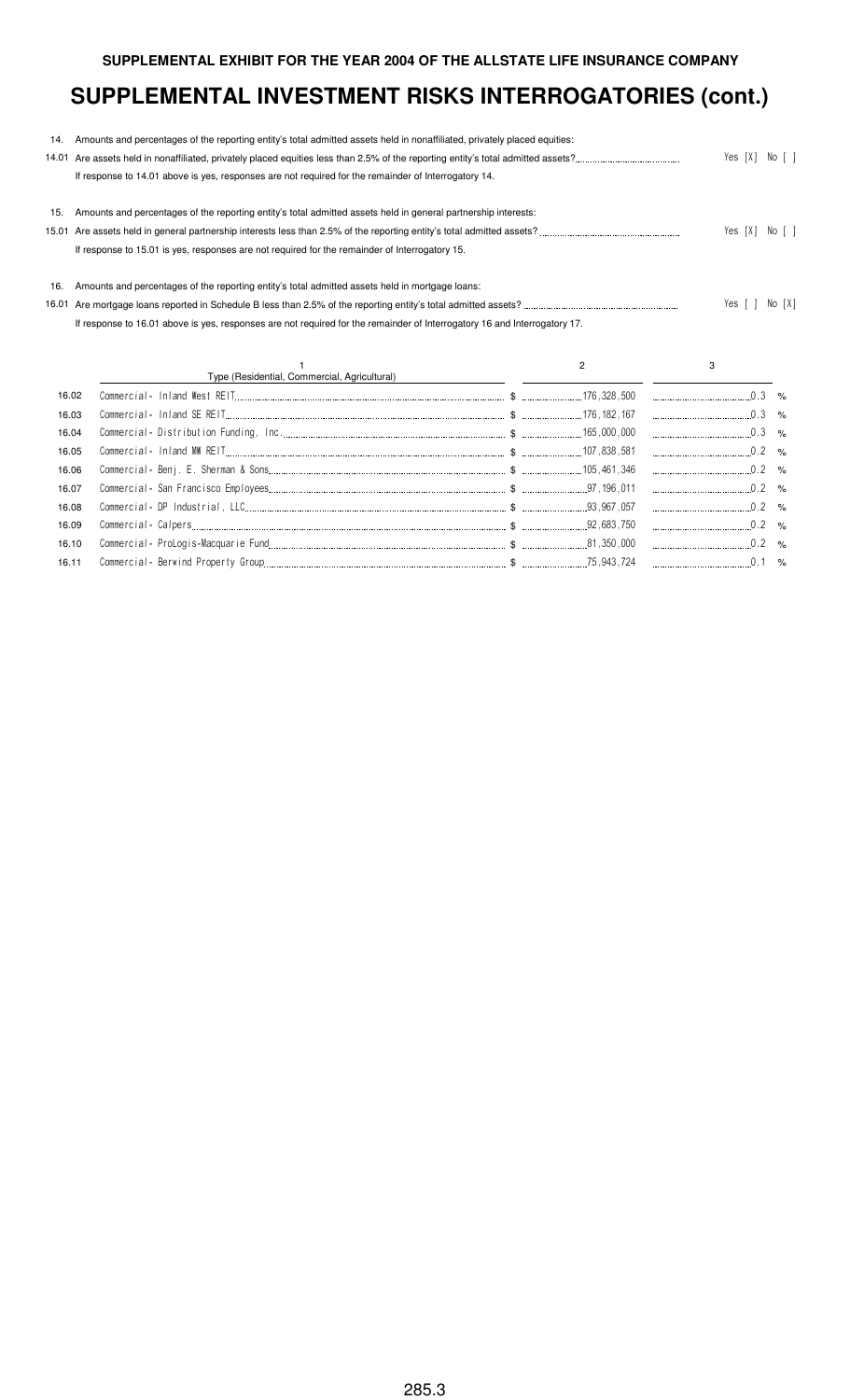Amount and percentage of the reporting entity's total admitted assets held in the following categories of mortgage loans:

| 16.12 Construction Loans. |  | $0.0\%$ |
|---------------------------|--|---------|

Loans

17. Aggregate mortgage loans having the following loan-to-value ratios as determined from the most current appraisal as of the annual statement date:

|       |                  | Residential |  |  |  | Commercial | Agricultural |  |  |
|-------|------------------|-------------|--|--|--|------------|--------------|--|--|
|       | Loan-to-Value    |             |  |  |  |            |              |  |  |
| 17.01 | above 95%        |             |  |  |  |            |              |  |  |
|       | 17.02 91% to 95% |             |  |  |  |            |              |  |  |
|       | 17.03 81% to 90% |             |  |  |  |            |              |  |  |
|       | 17.04 71% to 80% |             |  |  |  |            |              |  |  |
|       | 17.05 below 70%  |             |  |  |  | 8.9 % \$.  |              |  |  |

18. Amounts and percentages of the reporting entity's total admitted assets held in each of the five largest investments in real estate:

18.01 Are assets held in real estate reported in less than 2.5% of the reporting entity's total admitted assets? + ;=< " ; < If response to 18.01 above is yes, responses are not required for the remainder of Interrogatory 18.

19. Amounts and percentages of the reporting entity's total admitted assets subject to the following types of agreements:

|                                                                       |                 | At Year-end |      |                     | At End of Each Quarter |                 |  |  |  |
|-----------------------------------------------------------------------|-----------------|-------------|------|---------------------|------------------------|-----------------|--|--|--|
|                                                                       |                 |             |      | 1st Quarter         | 2nd Quarter            | 3rd Quarter     |  |  |  |
| 19.01 Securities lending agreements (do<br>not include assets held as |                 |             |      |                     |                        |                 |  |  |  |
| collateral for such transactions)                                     | \$1.584.115.629 |             | $\%$ | \$1,547,862,173     | \$1.848.741.915        | \$2,350,122,087 |  |  |  |
| 19.02 Repurchase agreements                                           |                 |             | %    |                     |                        |                 |  |  |  |
| 19.03 Reverse repurchase agreements                                   | .230.000.000    |             | %    |                     |                        |                 |  |  |  |
| 19.04 Dollar repurchase agreements                                    |                 |             | %    |                     |                        |                 |  |  |  |
| 19.05 Dollar reverse repurchase                                       | 490.765.142     |             |      | $\%$ \$ 448,209,734 | $$$ 657510458          |                 |  |  |  |